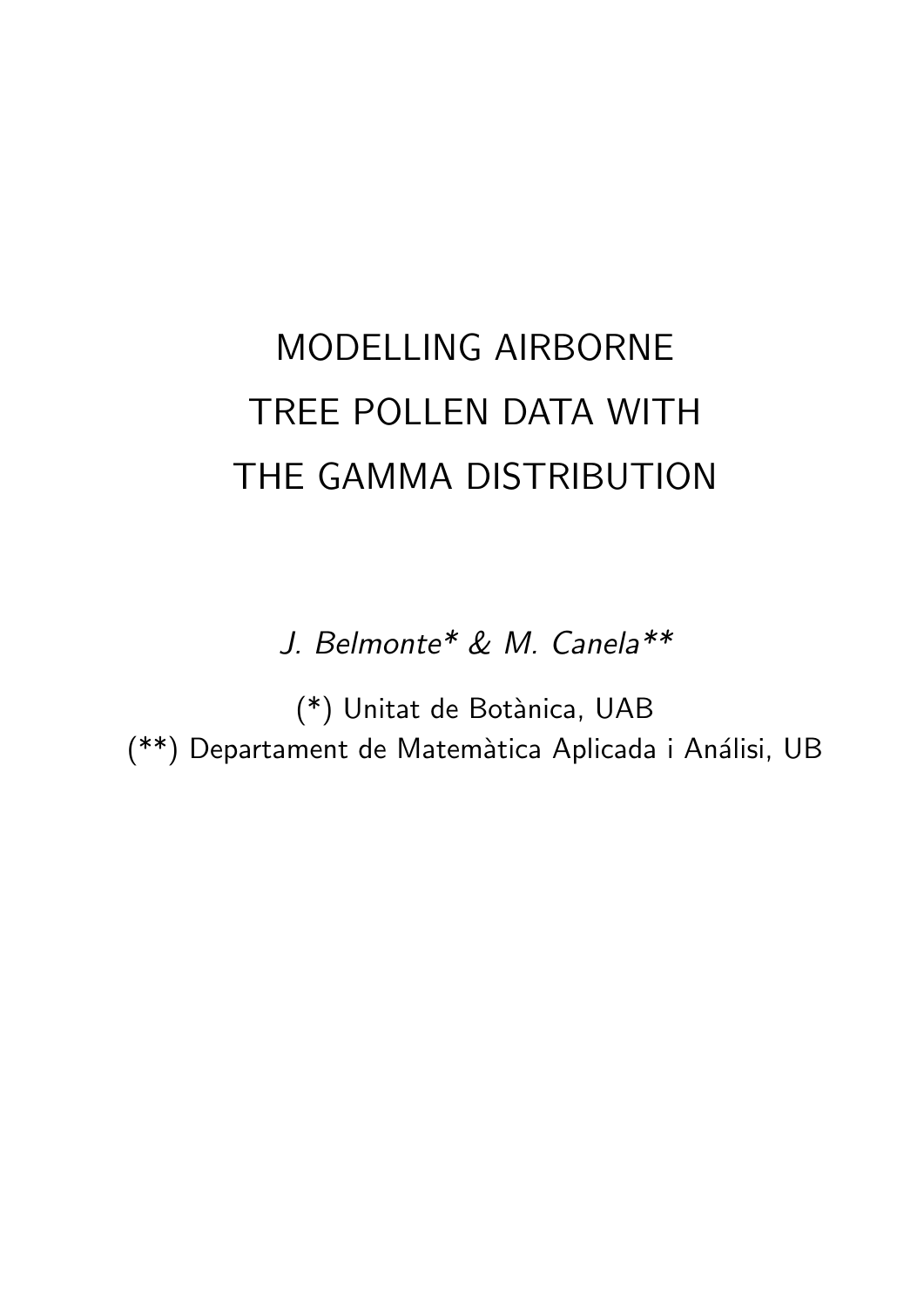# ABSTRACT

We examine how well the gamma distribution fits airborne tree pollen daily concentrations, using data extracted from the Catalonian Aerobiological Network. Although this paper is restricted to arboreous pollen types, the same methods have being used for shrub and herbaceous pollen data, and even for fungal spore data.

We first discuss the advantages of the gamma distribution with respect to other non-symmetric models, like the lognormal. The gamma distribution has two parameters, shape and scale. The interpretation of the parameters and the relationship with the usual statistics are also discussed.

For each pollen type (22), location (7) and year (1994-2002), we fit a gamma model, so that we can check the stability of the parameters across time, for each site. The fit is assessed both graphically and numerically. The rationale of this approach is that we expect the scale to change from year to year, depending on the climatic conditions, but the shape to be fairly stable. The results obtained confirm this hypothesis, although the scale does not fluctuate independently of the shape.

A benefit of this approach is that we can use the parameters to classify pollen types in a few generic ones. Such a classification is less subjective than other approaches based on a visual inspection of line plots, smoothed or not, and simplifies the management of an aerobiological database. We present a simple proposal for this classification, based on the shape, which could reduce the study of the tree pollen data of the network to three selected types.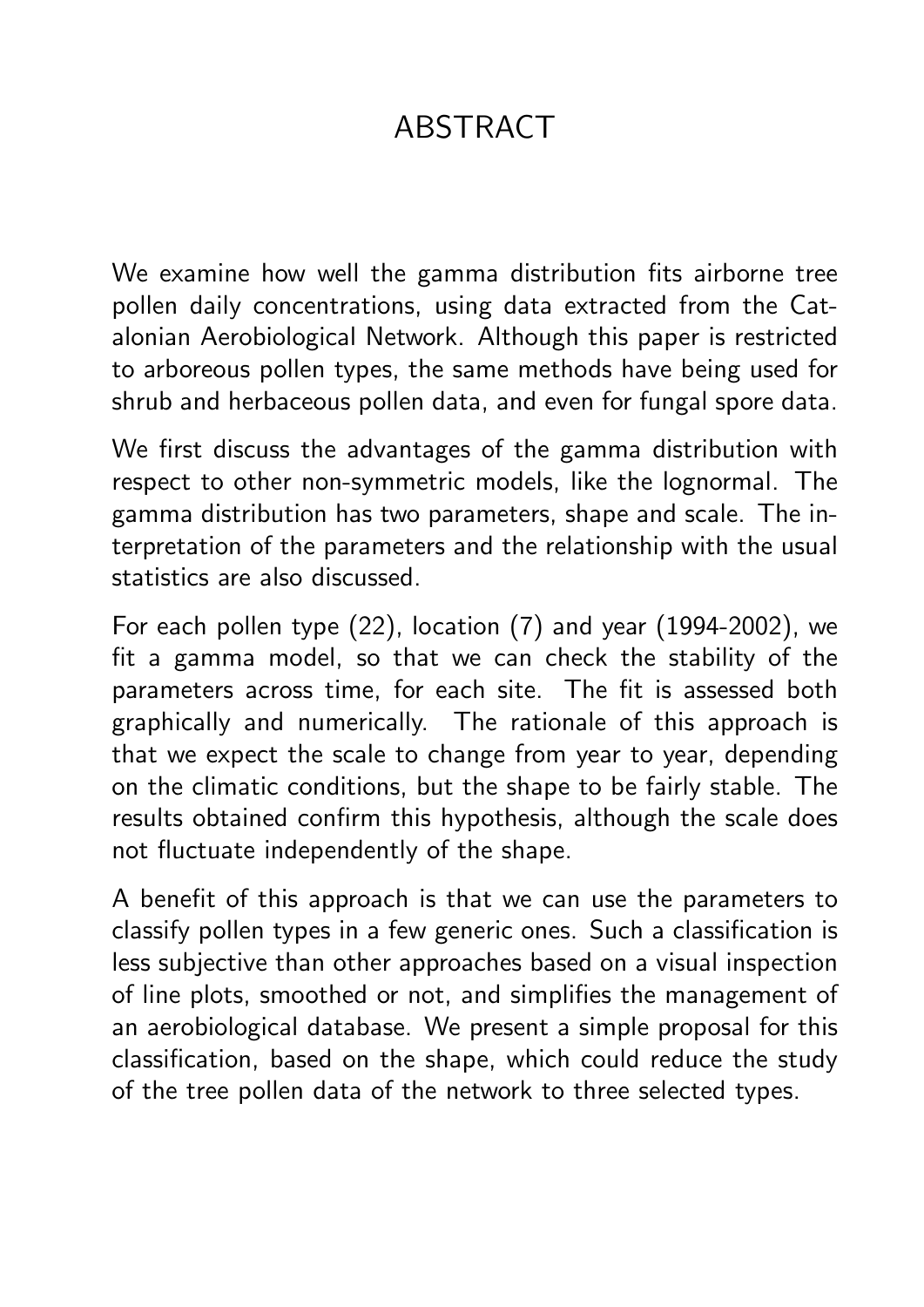## MODELLING POLLEN DATA

- Time series:
	- $\star$  Trend analysis
	- $\star$  Autocorrelation
- Probability distributions:
	- $\star$  Normal distribution
	- $\star$  Lognormal distribution
	- $\star$  Gamma distribution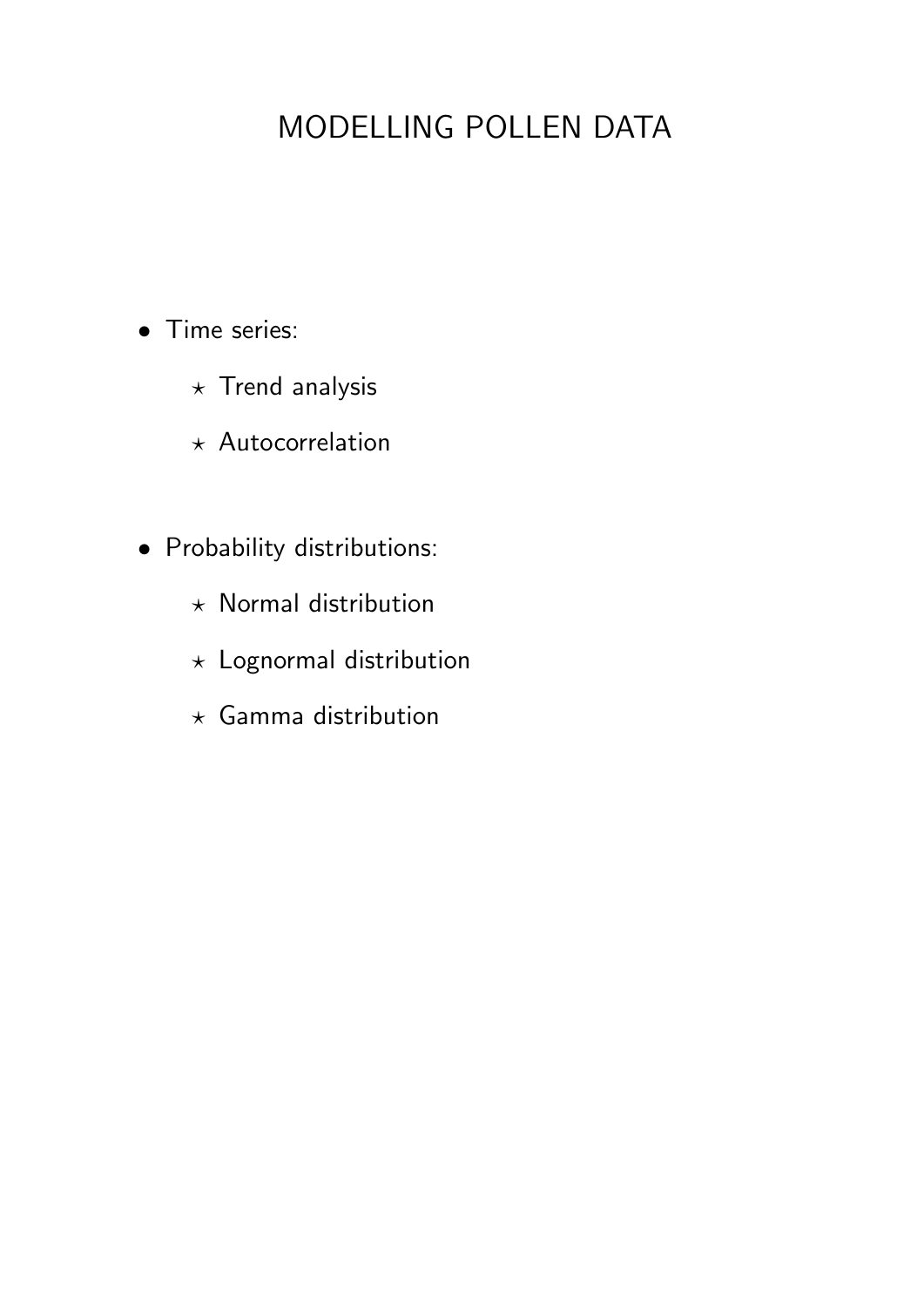

**Figure 1. Cupressaceae (BCN/2002)**

days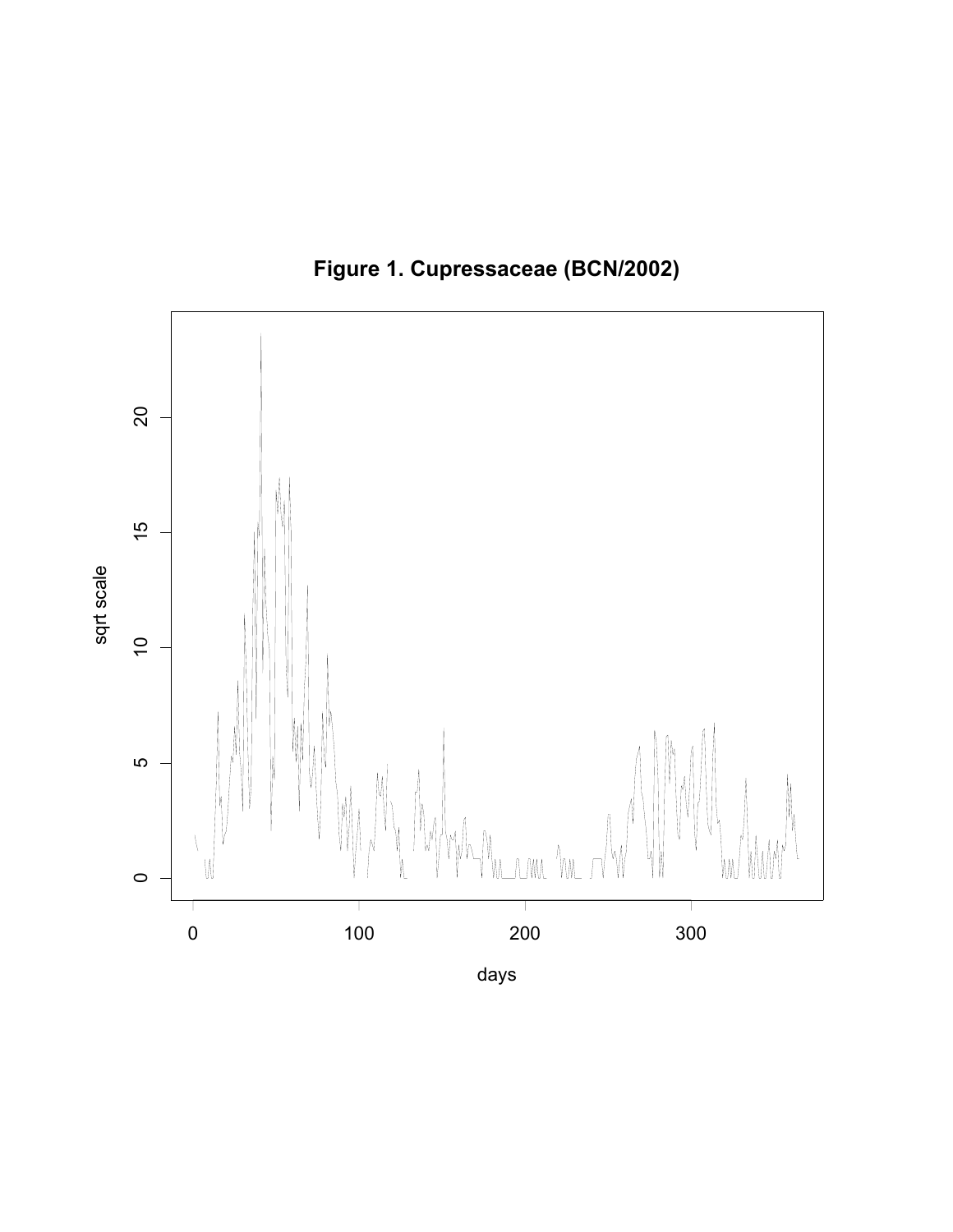

**Figure 2. Cupressaceae (BCN/2002)**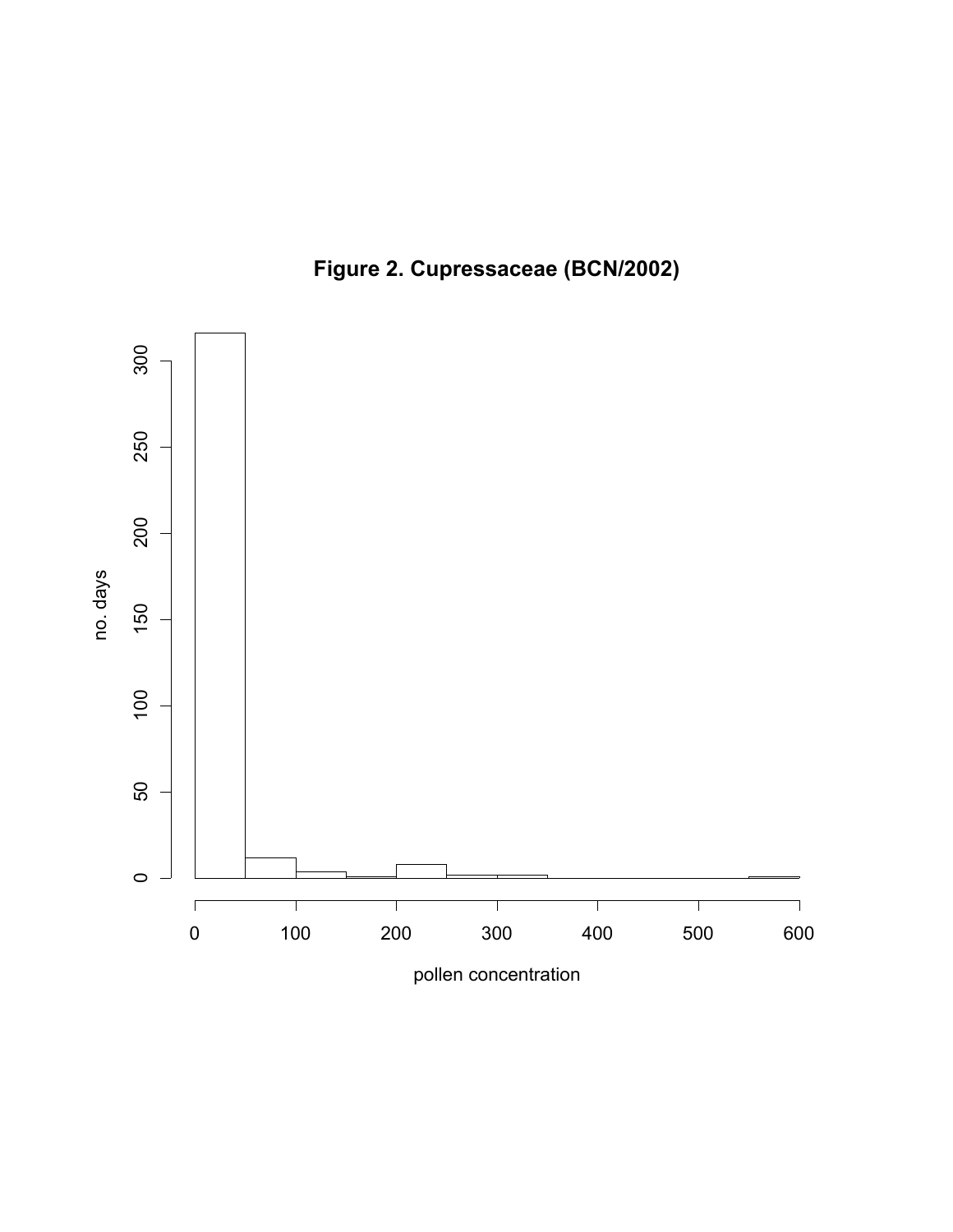#### GAMMA PARAMETERS

• Probability density function:

$$
f(x) = C x^{\alpha - 1} e^{-x/\beta}, \qquad x > 0,
$$

where C is a constant, which depends on  $\alpha$  and  $\beta$ .

• Parameters:

 $\star \alpha$  is the shape parameter, no units, scale-free.

 $\star$   $\beta$  is the scale parameter, same units as the concentration.

• Relationship with the mean and variance:

$$
\bar{x} = \alpha \beta,
$$
  

$$
s^2 = \alpha \beta^2,
$$
  

$$
CV = \frac{s}{\bar{x}} = \alpha^{-1/2}.
$$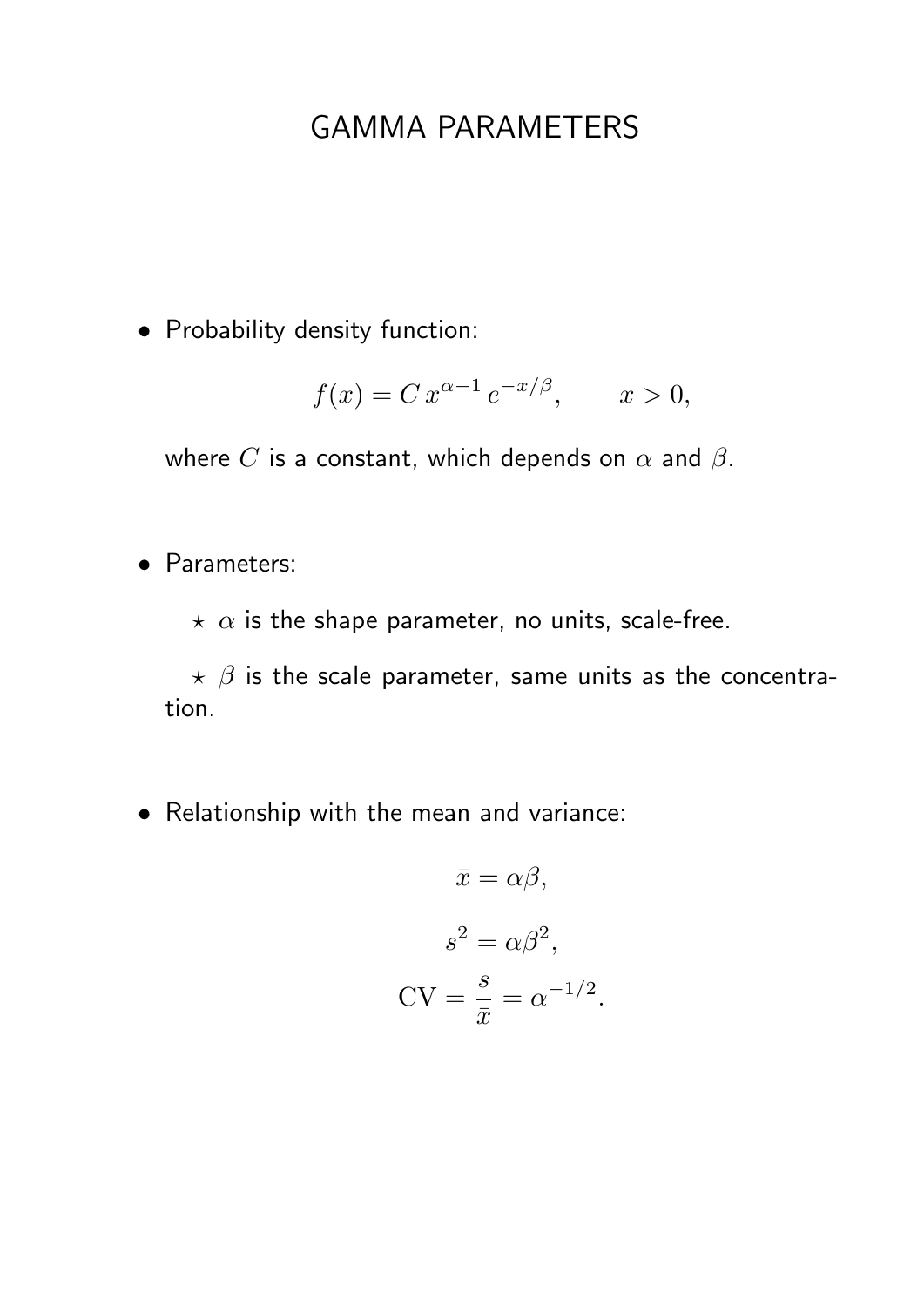

**Figure 3. Lognormal distribution**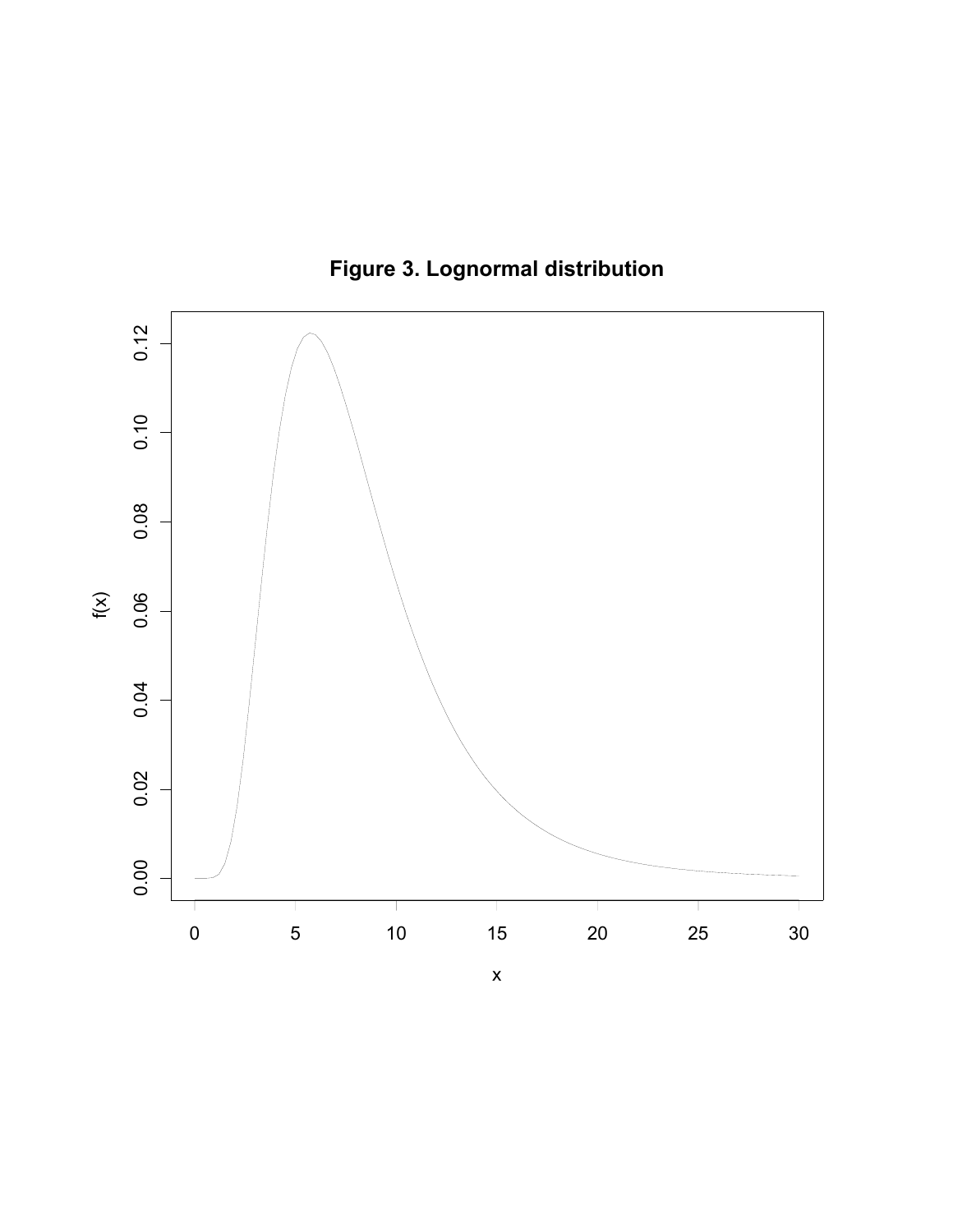

**Figure 4. Gamma distribution, alpha < 1**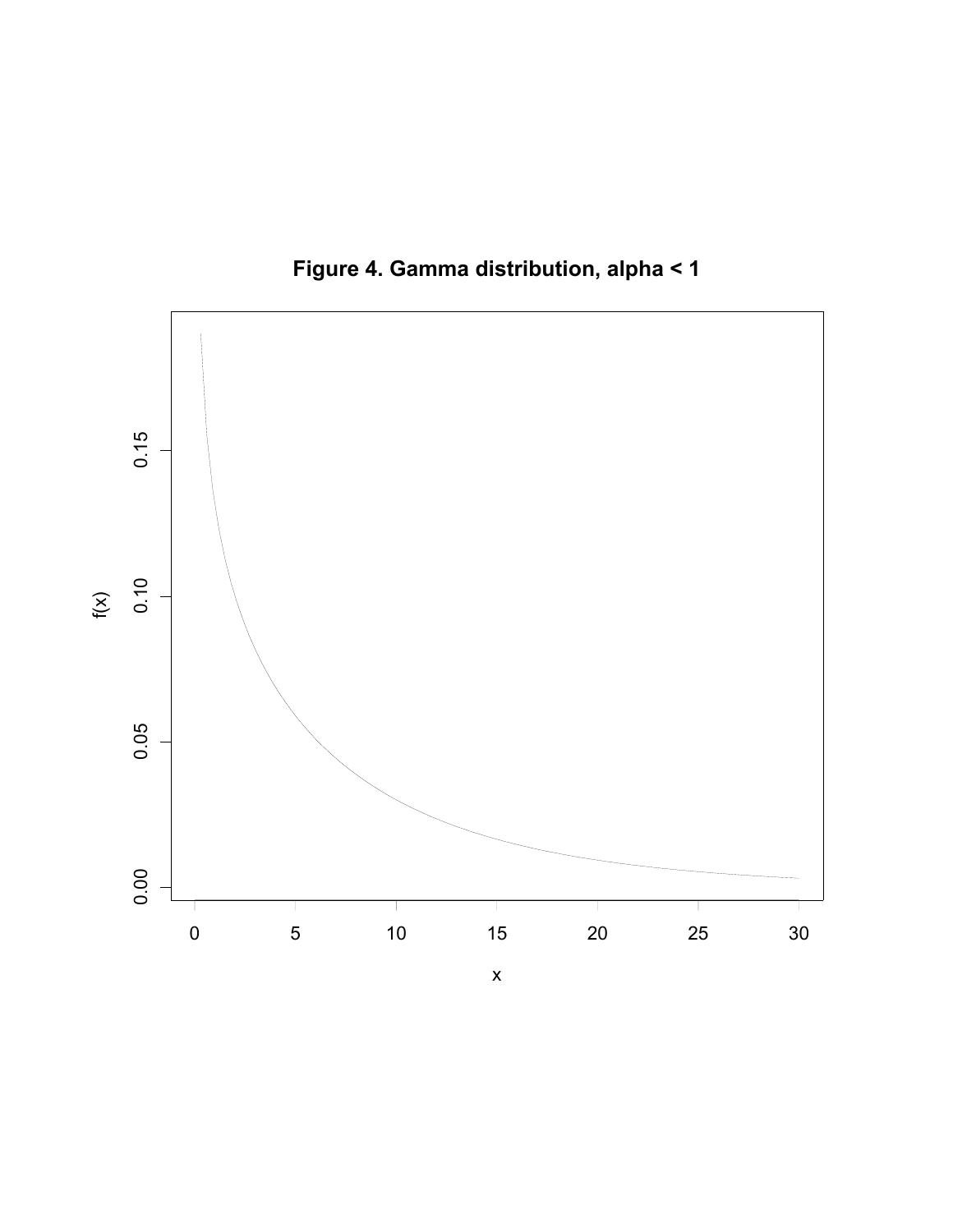

**Figure 5. Gamma distribution, alpha = 1**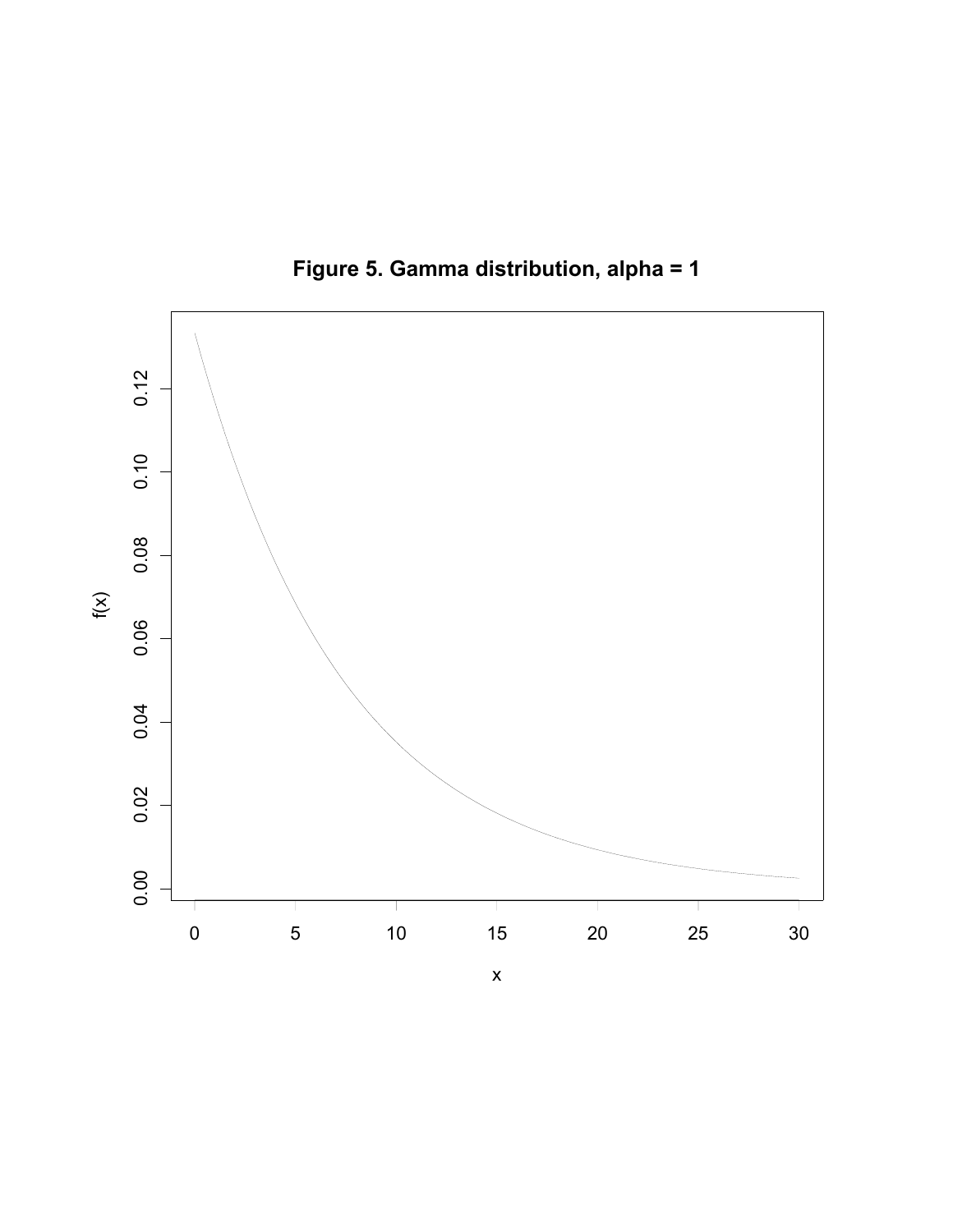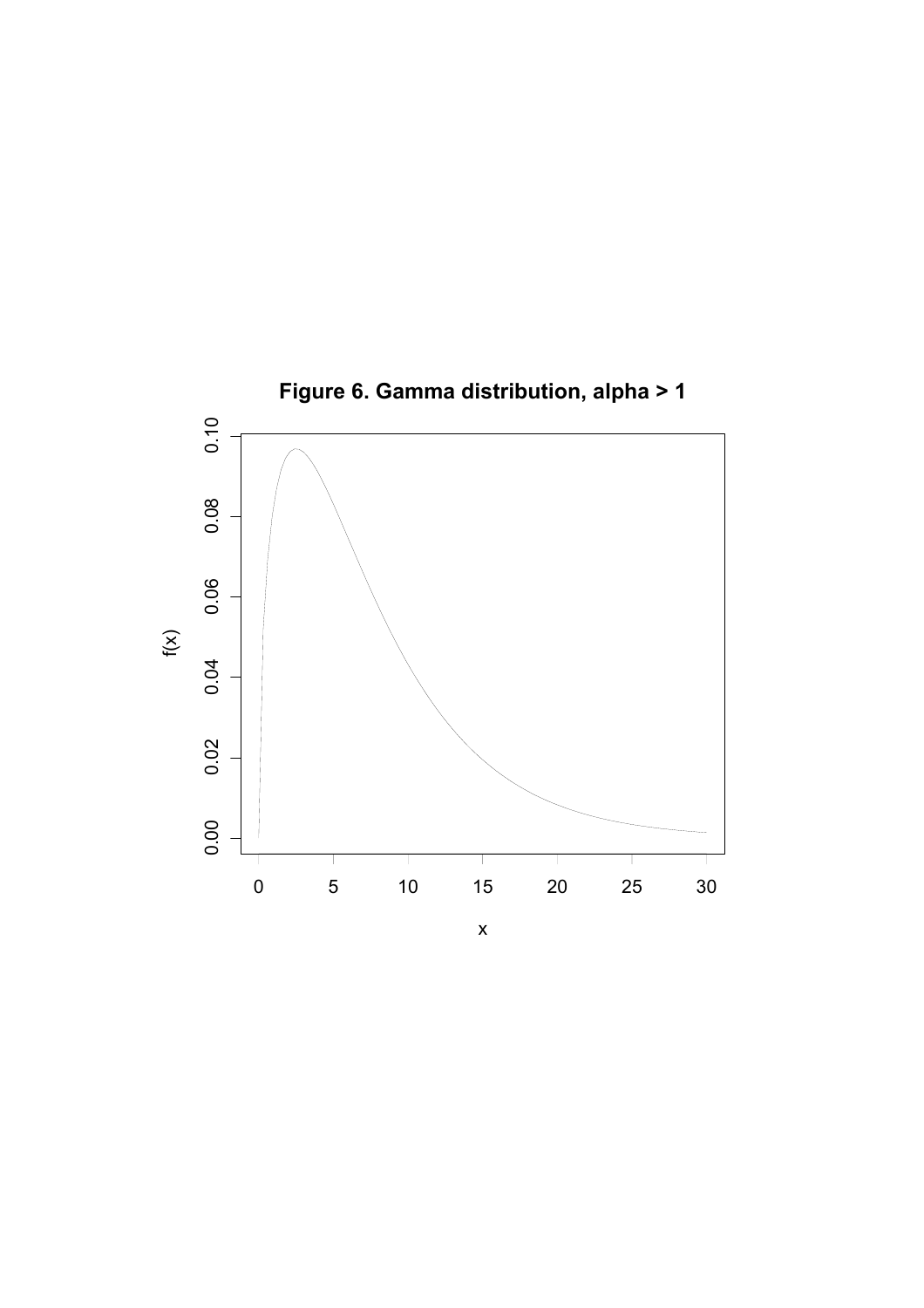

**Figure 7. Cupressaceae (BCN/2002)**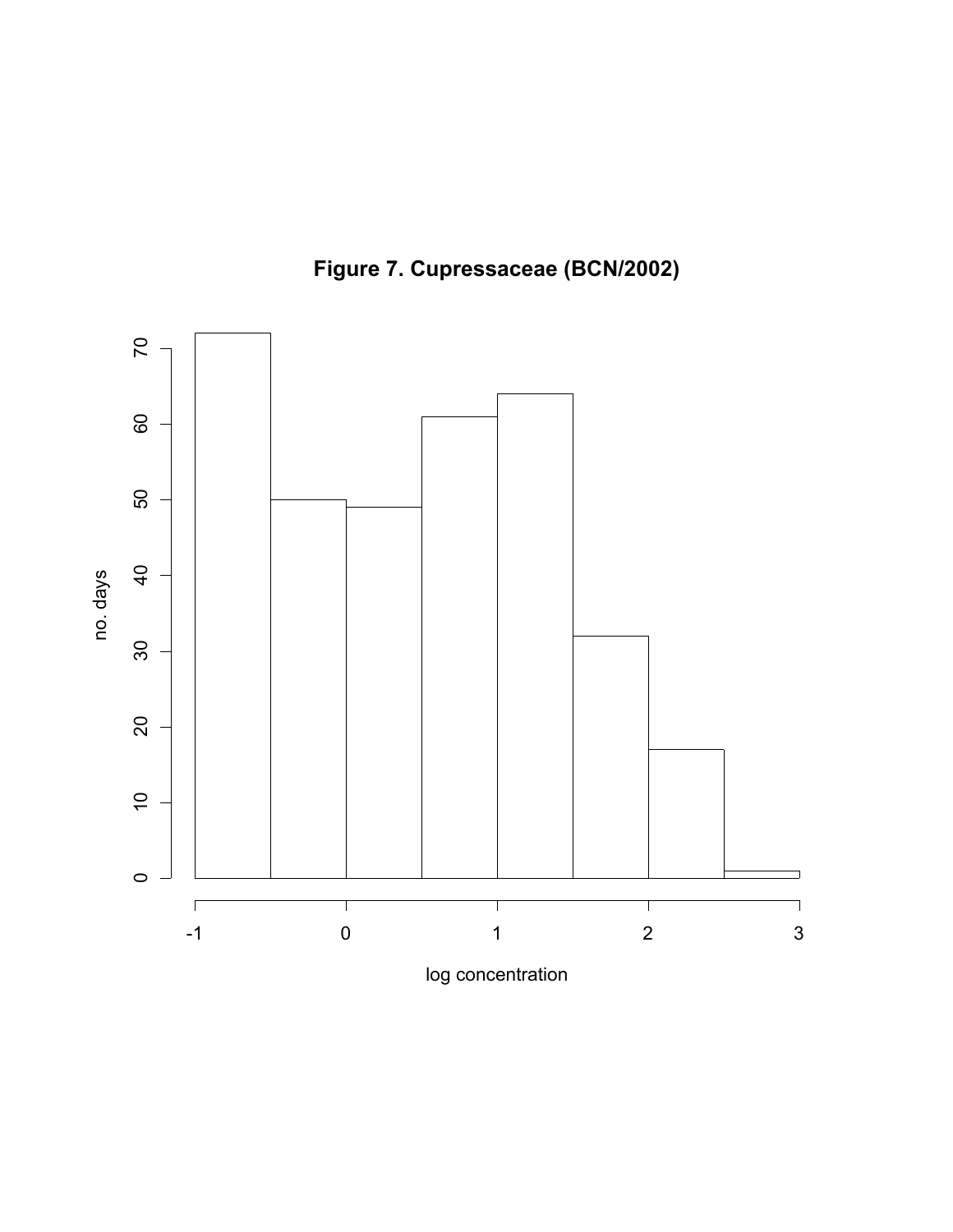



sqrt concentration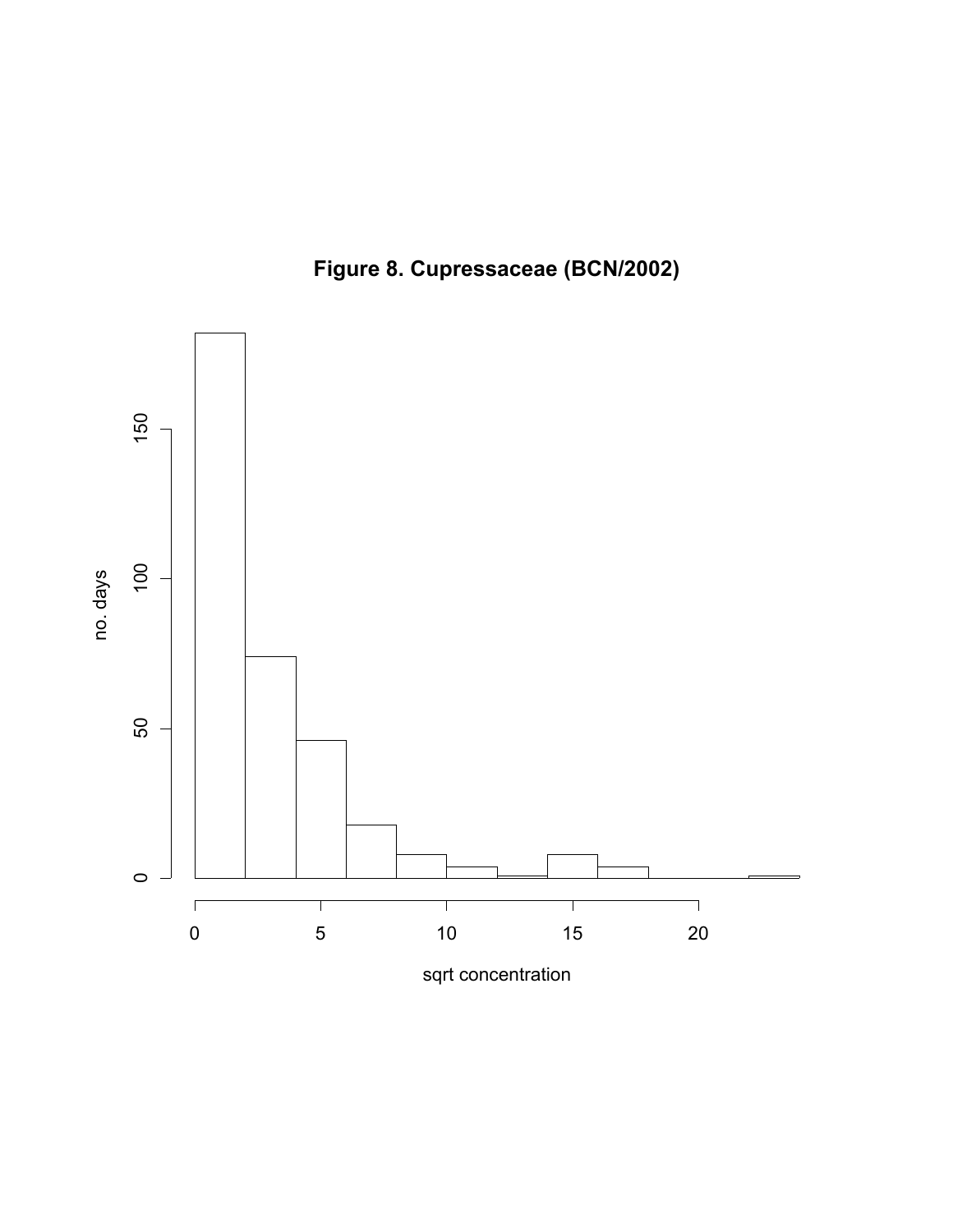#### EXAMPLE

For the Cupressaceae mean daily pollen concentrations measured in the Barcelona station in 2002, the mean and the standard deviation are

$$
\bar{x} = 22.09 \text{ pollen/m}^3
$$
,  $s = 57.33 \text{ pollen/m}^3$ ,

and the coefficient of variation is  $CV = 2.595$ .

Then the shape and scale parameters are

$$
\alpha = \frac{(\bar{x})^2}{s^2} = \frac{1}{CV^2} = 0.1485,
$$

$$
\beta = \frac{s^2}{\bar{x}} = 148.8 \text{ pollen/m}^3.
$$

Note that  $\alpha$  is dimensionless, while  $\beta$ , being a scale parameter, has the same units as the pollen concentrations.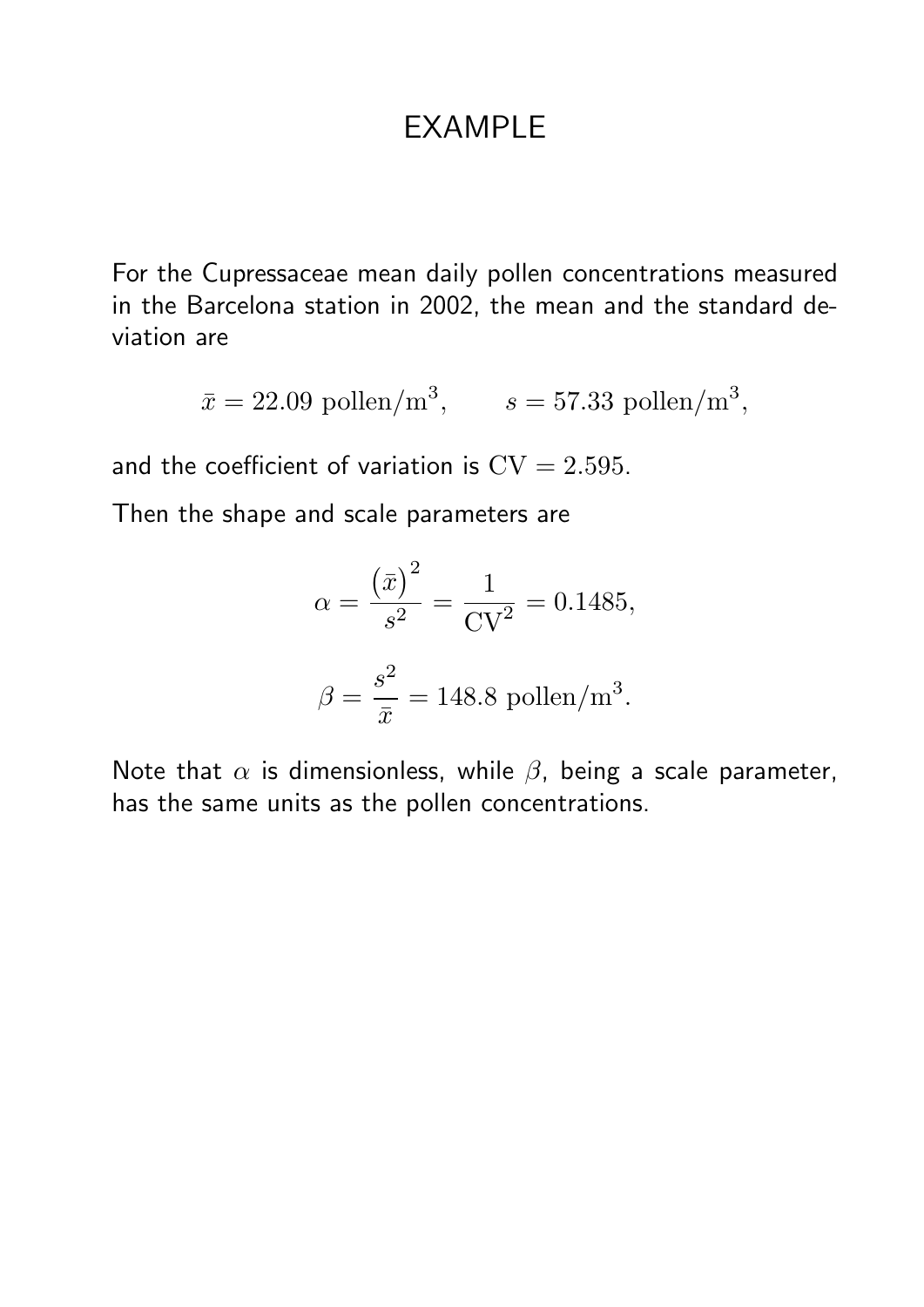# ASSESSING THE FIT

#### • QQ plot:

Two-dimensional graphical display of the data set against the quantiles of a theoretical probability distribution.

The perfect fit corresponds to a plot where all the points belong to the line  $y = x$ .

#### • Chi square statistic:

Measure of the agreement between the probabilities given by a theoretical model, called the expected proportions and the proportions actually found in the data, called the observed proportions.

It is always based on a partition of the range of the variable into a set of intervals.

It can be used in a significance test, since it follows (approximately) a chi square distribution when the model fitted to the data is valid.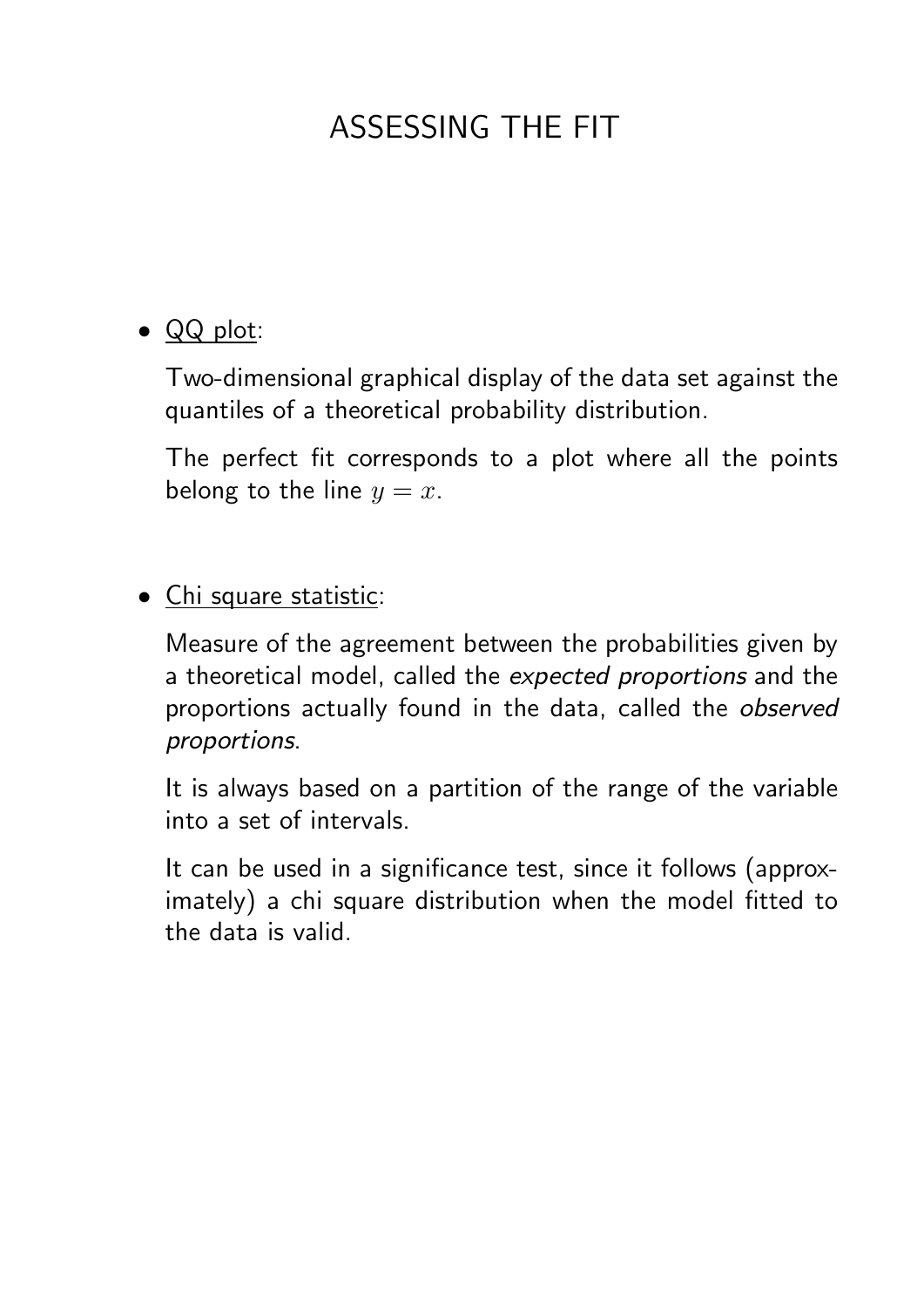

**Figure 9. QQ plot for Cupressaceae (BCN/2002)**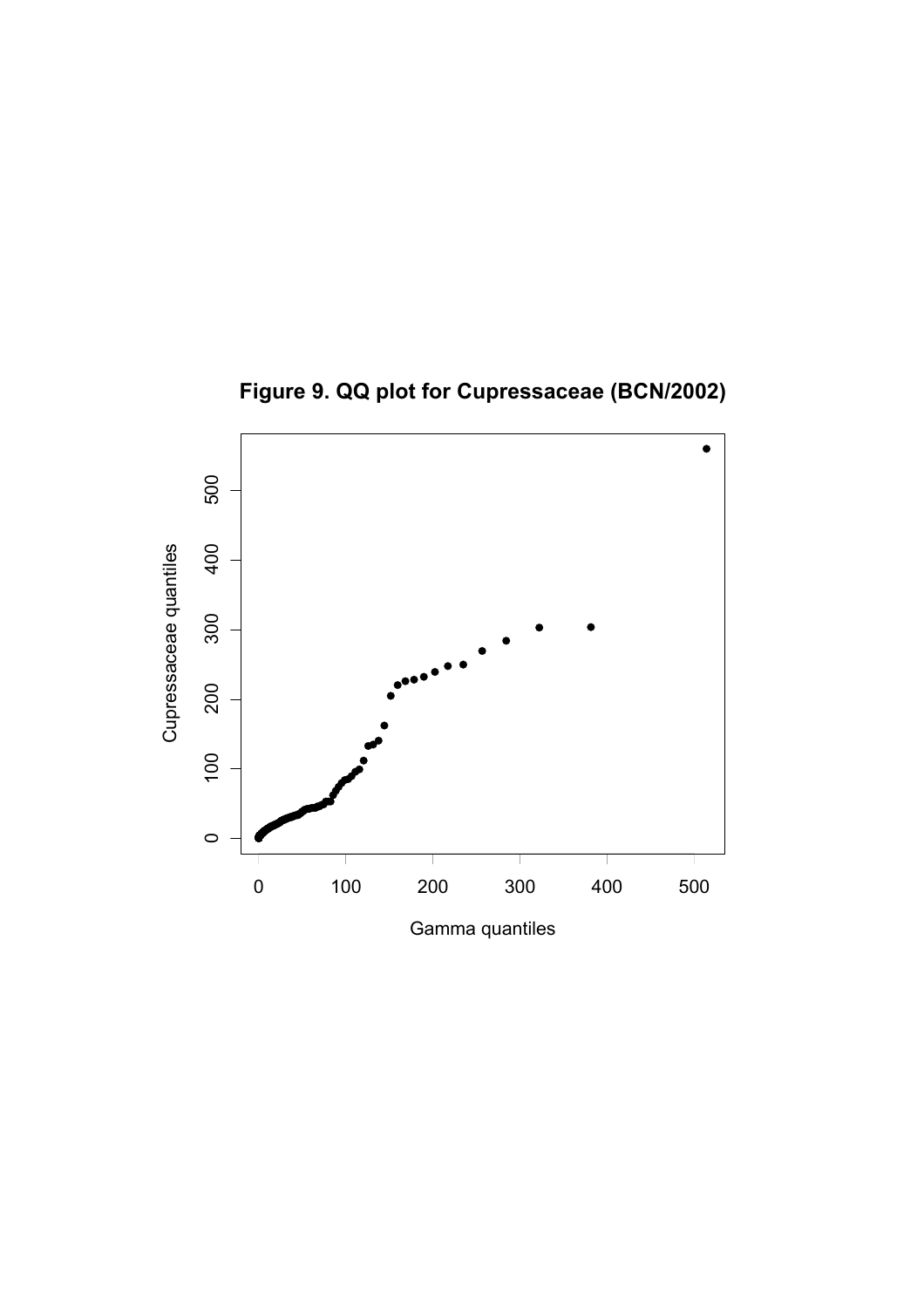

**Figure 10. QQ plot for Pinus (BCN/2002)**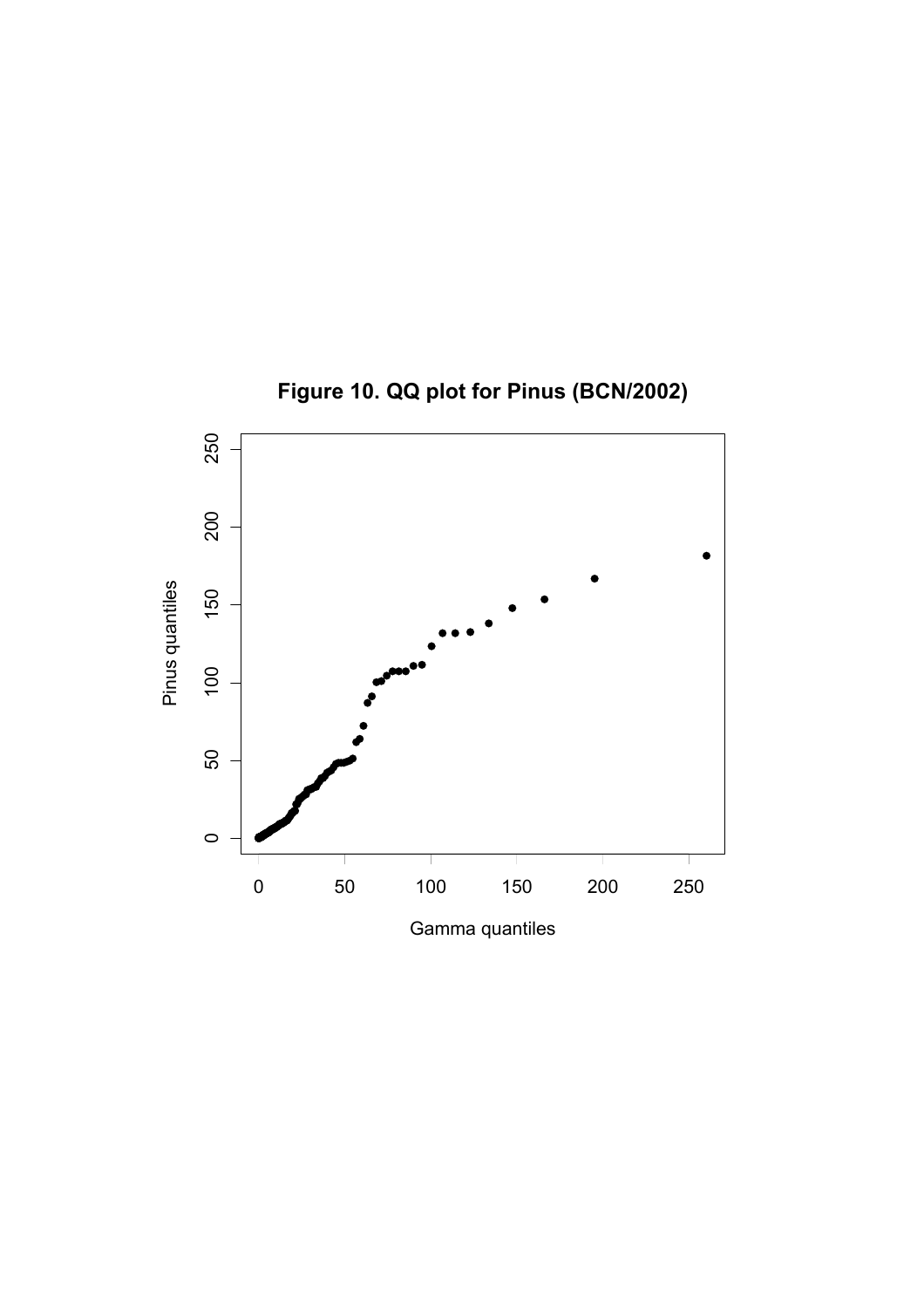# CHI SQUARE STATISTICS

| <b>Statistics</b> | Cupressaceae | Olea     | Pinus    | Platanus | Quercus |
|-------------------|--------------|----------|----------|----------|---------|
|                   |              |          |          |          |         |
| Observed          |              |          |          |          |         |
| Null              | 59.0%        | $90.2\%$ | 71.7%    | 79.2%    | 77.4%   |
| Low               | 19.4%        | 5.5%     | $12.4\%$ | 8.7%     | 8.1%    |
| Medium            | 13.0%        | 2.3%     | $9.2\%$  | $2.0\%$  | 4.1%    |
| High              | 3.5%         | $1.2\%$  | $1.7\%$  | $1.7\%$  | 4.1%    |
| Very high         | 5.2%         | $0.9\%$  | $4.9\%$  | 8.4%     | $6.4\%$ |
| Expected          |              |          |          |          |         |
| Null              | 64.4%        | 90.3%    | $67.4\%$ | 75.3%    | 75.6%   |
| Low               | 13.7%        | 4.8%     | 15.9%    | 6.6%     | $8.4\%$ |
| Medium            | $9.3\%$      | $2.7\%$  | $10.0\%$ | 4.5%     | $5.7\%$ |
| High              | 6.1%         | 1.4%     | 4.8%     | 3.5%     | $4.0\%$ |
| Very high         | 6.4%         | 0.9%     | 2.5%     | 10.1%    | 6.3%    |
| Chi square        | 19.43        | 0.64     | 18.68    | 11.94    | 1.75    |

TABLE 1. Chi square testing for tree pollen types (Barcelona 2002)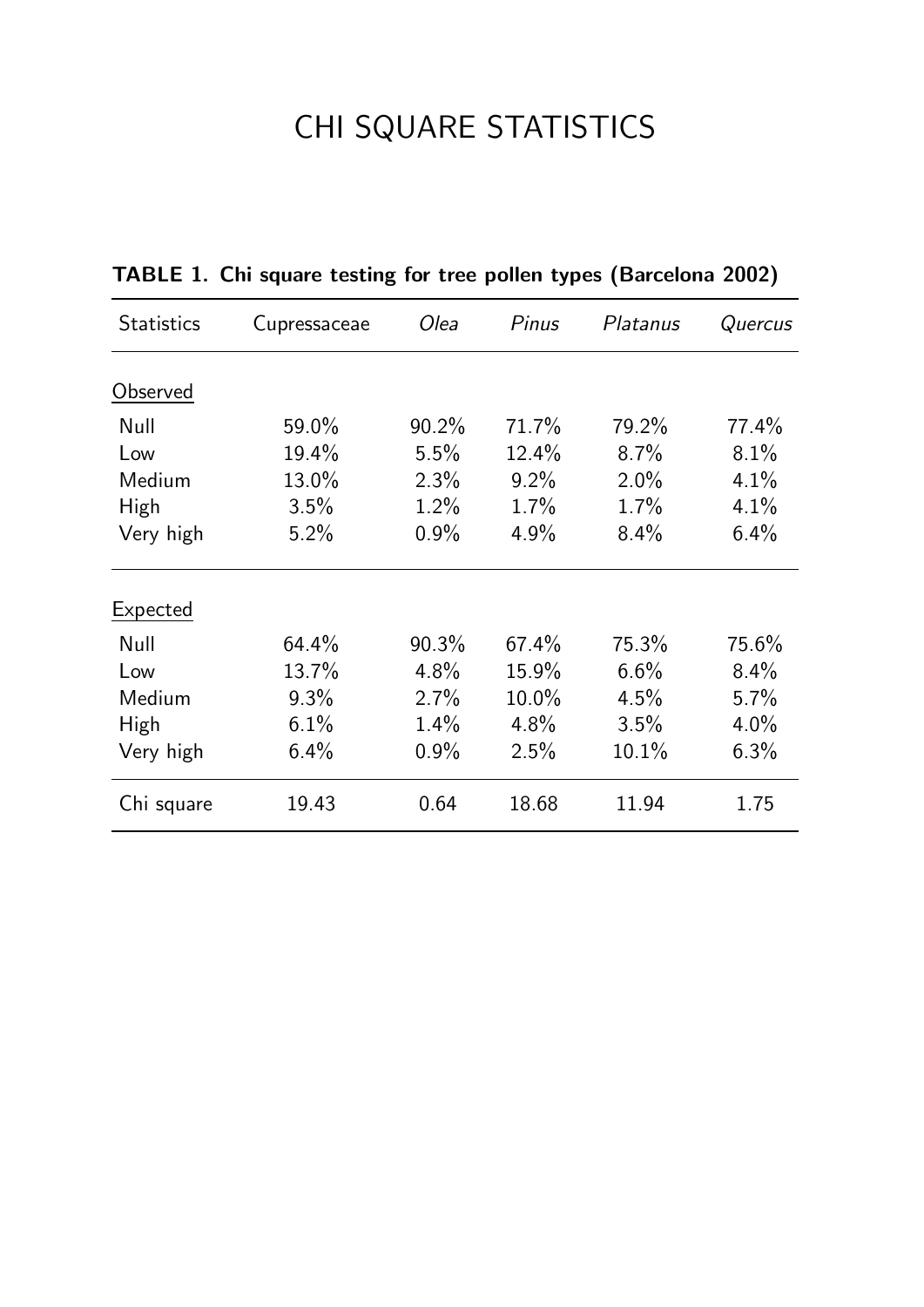### CLASSIFICATION OF POLLEN TYPES

| Pollen type     | <b>Stations</b> | No. days | Mean  | Shape         |
|-----------------|-----------------|----------|-------|---------------|
| Total pollen    | All             | 345      | 110   | 0.40          |
| Pinus           | All             | 152      | 13.3  | 0.13          |
| Quercus         | All             | 131      | 16.7  | 0.12          |
| Cupressaceae    | All             | 200      | 19.2  | 0.11          |
| <b>Fraxinus</b> | All             | 46       | 1.46  | 0.08          |
| Platanus (1)    | <b>BCN</b>      | 158      | 62.1  | 0.07          |
| Populus         | All             | 47       | 2.76  | 0.07          |
| <i>Olea</i>     | All             | 62       | 3.37  | $0.06 - 0.07$ |
| Palmae          | <b>BCN/TAU</b>  | 56.5     | 0.563 | $0.06 - 0.07$ |
| Moraceae $(1)$  | Except GIC      | 35       | 0.933 | 0.06          |
| <b>Ulmus</b>    | BCN/BTU/MAN/TAU | 28       | 0.464 | 0.06          |
| Salix           | All             | 23       | 0.284 | 0.06          |
| Moraceae (2)    | GIC             | 62       | 25.7  | $0.05 - 0.06$ |
| Platanus (2)    | Except BCN      | 53       | 6.53  | 0.05          |
| Castanea        | BCN/BTU/GIC/TAU | 33.5     | 0.849 | 0.05          |
| Alnus           | All             | 32       | 0.752 | 0.05          |
| Acer            | <b>LLE</b>      | 24       | 0.625 | 0.04          |
| Casuarina       | <b>BCN</b>      | 13       | 0.165 | 0.04          |

#### TABLE 2. Generic pollen types